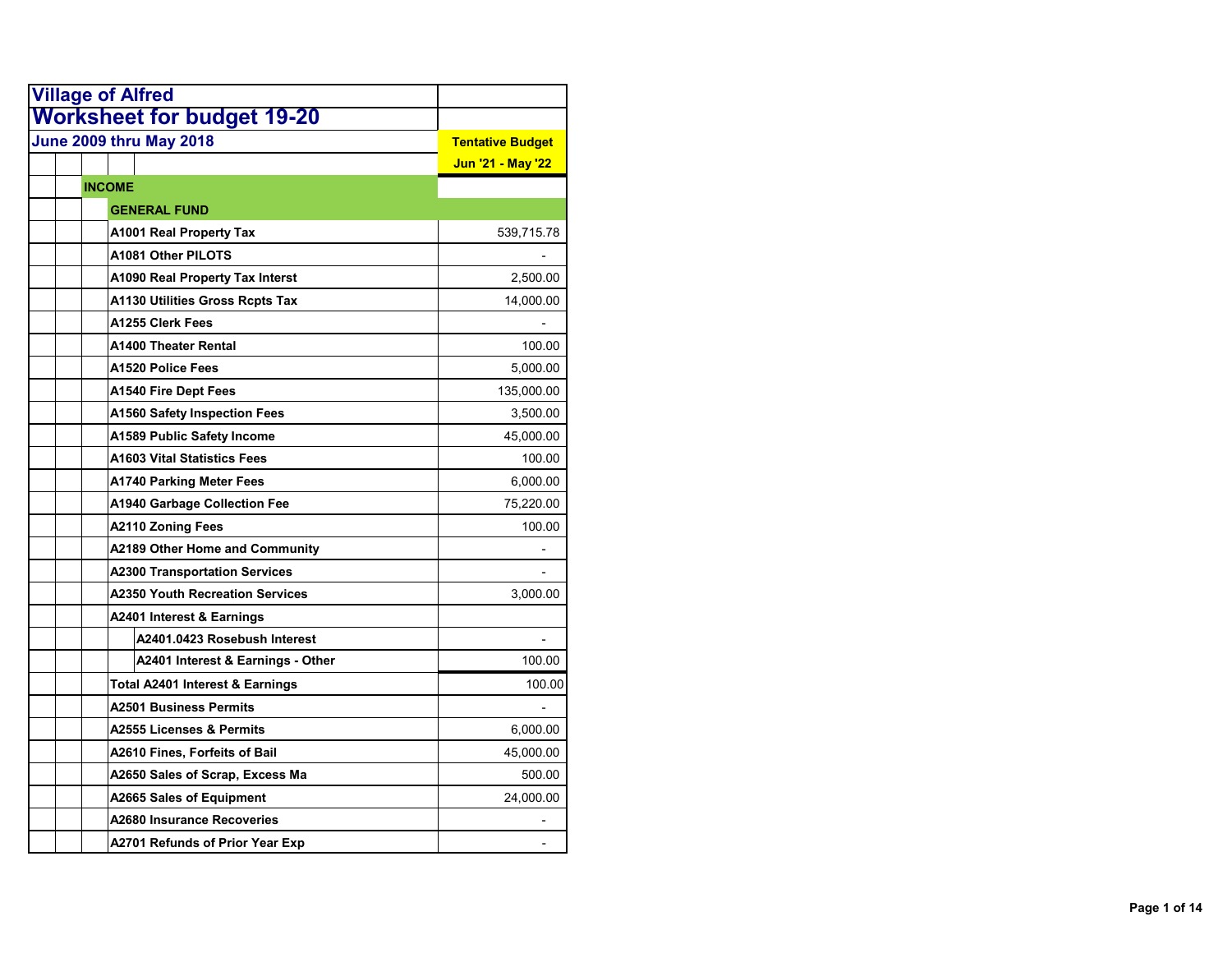| <b>Village of Alfred</b>                 |                         |
|------------------------------------------|-------------------------|
| <b>Worksheet for budget 19-20</b>        |                         |
| <b>June 2009 thru May 2018</b>           | <b>Tentative Budget</b> |
|                                          | Jun '21 - May '22       |
| <b>A2705 Gifts &amp; Donations</b>       |                         |
| A2705.0418 Village Hall Imprvmt          |                         |
| A2705.0419 Village Hall Piano            |                         |
| A2705 Gifts & Donations - Other          | 74,050.00               |
| <b>Total A2705 Gifts &amp; Donations</b> | 74,050.00               |
| A2770 Oth. Unclassified Revenue          |                         |
| A3001 State per Capita Aid               | 191,748.95              |
| A3005 State Aid Mtg Tax                  | 2,400.00                |
| A3021 State Aid Court Facilitie          |                         |
| A3089 State Aid - Other                  | 3,000.00                |
| A3389 State Aid, Oth Public Saf          | 6,500.00                |
| A3501 State Aid/CHIPS                    | 34,000.00               |
| A3820 State Aid Youth Program            | 1,250.00                |
| A4389 Federal Aid Public Safety          | 3,500.00                |
| <b>A4597 Transportation Capital Pr</b>   |                         |
| A5031 Interfund Transfer                 | 93,075.00               |
| A5789 Other Debt                         |                         |
| A915.0418 Village Hall Improvements Rsv  |                         |
| <b>A599 Appropriated GF Balance</b>      | 43,486.76               |
| <b>General Fund Subtotal</b>             | 1,357,846.49            |
| <b>WATER FUND</b>                        |                         |
| <b>FX1289 Water Other Income</b>         |                         |
| <b>FX2140 Metered Water Sales</b>        | 383,707.54              |
| <b>FX2148 Water Bill Penalties</b>       | 1,500.00                |
| <b>FX2378 Water Svcs to oth Gymts</b>    | 350.00                  |
| <b>FX2401 Interest &amp; Earnings</b>    | 50.00                   |
| FX2665 Sales of Equipment                |                         |
| <b>FX2680 Insurance Recoveries</b>       |                         |
| FX5789 Other Debt                        |                         |
| <b>FX599 Appropriated Fund Balance</b>   | 5,000.00                |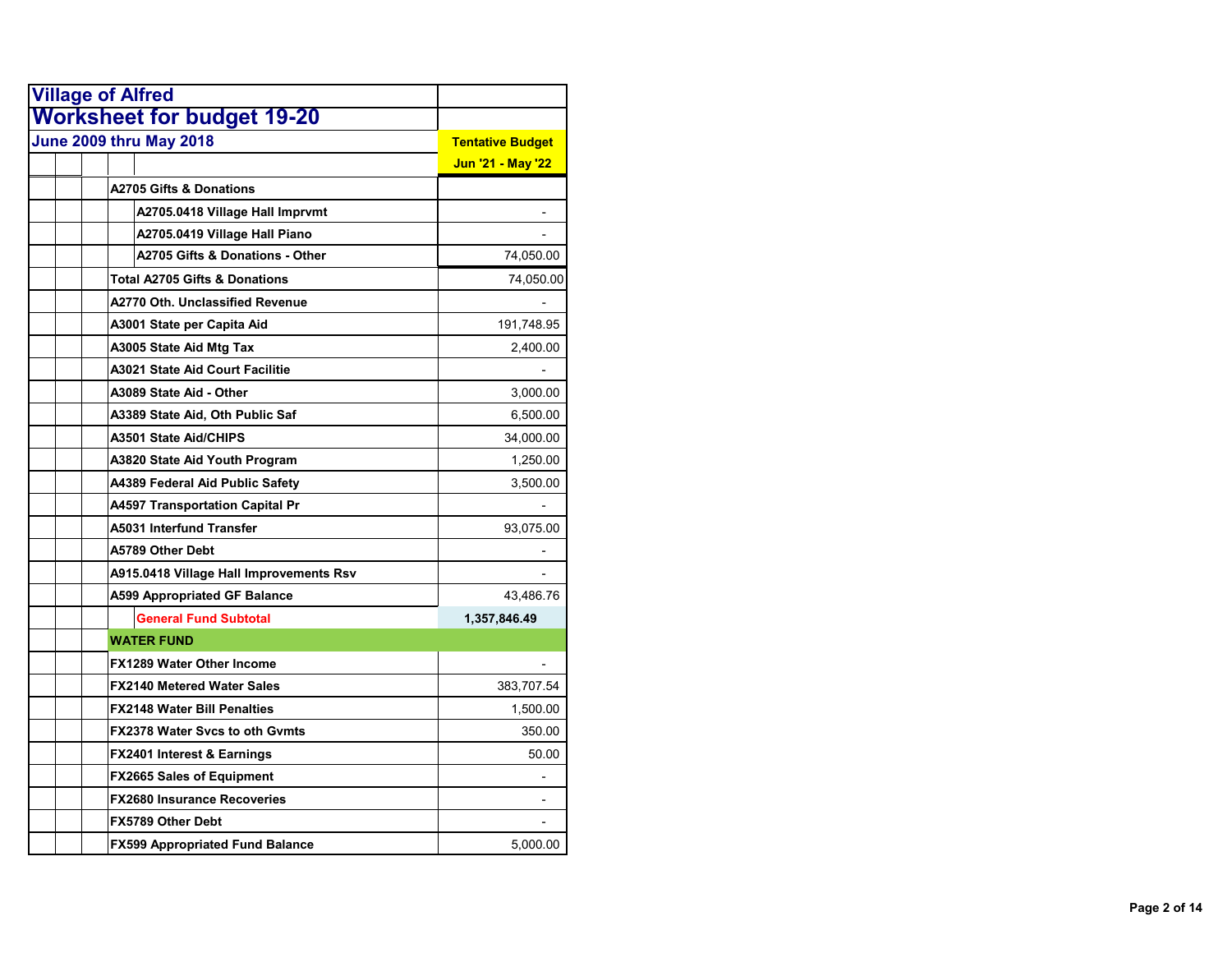| <b>Village of Alfred</b>             |                          |
|--------------------------------------|--------------------------|
| <b>Worksheet for budget 19-20</b>    |                          |
| <b>June 2009 thru May 2018</b>       | <b>Tentative Budget</b>  |
|                                      | Jun '21 - May '22        |
| <b>Water Fund Subtotal</b>           | 390,607.54               |
| <b>SEWER FUND</b>                    |                          |
| G2121 Sewer Rents                    | 440,188.17               |
| G2122 Sewer Bonds                    | 121,000.00               |
| G2130 Waste Disposal - Other         | 12,500.00                |
| G2374 Sewer Svcs to Oth Gymts        |                          |
| G2389 Other Wastewater Charges       | 500.00                   |
| G2401 Interest & Earnings            | 250.00                   |
| G2650 Sale of scrap                  |                          |
| G2665 Sale of Equipment              |                          |
| <b>G2680 Insurance Recoveries</b>    |                          |
| G2770 Othr Unclassified Rev.         |                          |
| G3902 St. Aid Planning Studies       |                          |
| G5031 Interfund Transfer             |                          |
| G5789 Other Debt                     |                          |
| G599 Appropriated Fund Balance       | 15,000.00                |
| <b>Sewer Fund Subtotal</b>           | 589,438.17               |
| <b>Operating Revenue Total</b>       | 2,337,892.20             |
| <b>CAPITAL PROJECTS</b>              |                          |
| <b>H2401 Interest &amp; Earnings</b> |                          |
| H2401.7100 WWTP Proj 2010 Int        | $\overline{\phantom{a}}$ |
| H2401 Interest & Earnings - Other    |                          |
| Total H2401 Interest & Earnings      | 0.00                     |
| <b>H2710 Premium on Obligations</b>  |                          |
| <b>H2770 Unclassified Revenue</b>    |                          |
| H2770.7100 WWTP 2010 Proj.           |                          |
| Total H2770 Unclassified Revenue     | 0.00                     |
| H3989 State Aid, Community           |                          |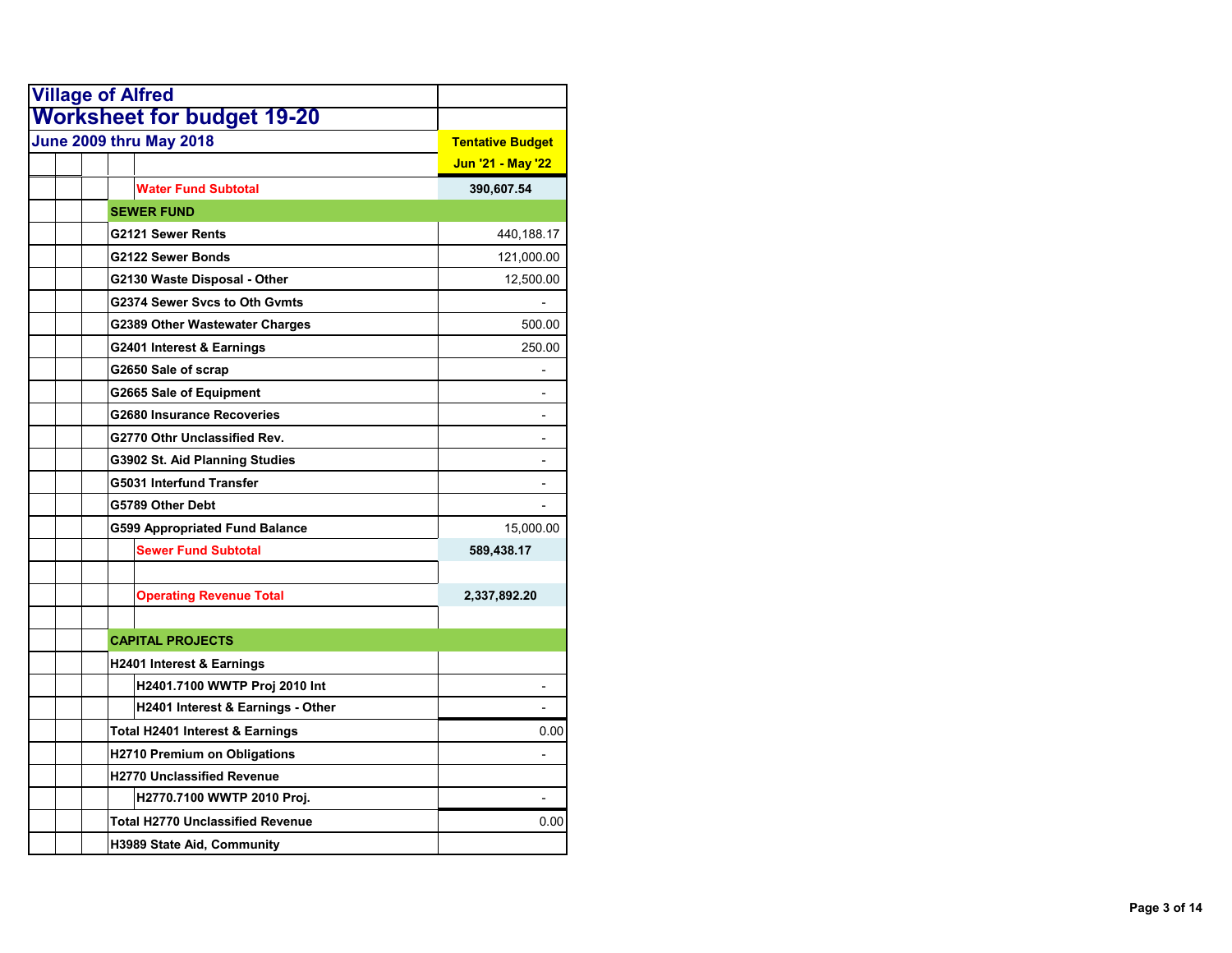| <b>Village of Alfred</b>                          |                          |
|---------------------------------------------------|--------------------------|
| <b>Worksheet for budget 19-20</b>                 |                          |
| <b>June 2009 thru May 2018</b>                    | <b>Tentative Budget</b>  |
|                                                   | <b>Jun '21 - May '22</b> |
| H3989.0221 HTFC 2010 NYMS Grant                   |                          |
| Total H3989 State Aid, Community                  | 0.00                     |
| <b>H39XX DASNY Portion of Glen Street Project</b> |                          |
| <b>H5031 Interfund Transfers</b>                  |                          |
| H5031.7100 WWTP2010 Trnsf fm SF                   |                          |
| H5031.7133 WWTP2012 Trnsf fm SF                   |                          |
| H5031.71XX WWTP2016 Trnsf fm WF                   |                          |
| <b>Total H5031 Interfund Transfers</b>            | 0.00                     |
| H5711.7100 WWTP2010 RD Loan                       |                          |
| H5711.7101 WWTP 2013 R&C Loan                     |                          |
| H5731 BANS Redeem fm Approp.                      |                          |
| H5731.7100 WWTP 2010 Proj.                        |                          |
| Total H5731 BANS Redeem fm Approp.                | 0.00                     |
| <b>H599 Appropriated Fund Balance WF</b>          |                          |
| <b>TA2401 Interest and Earnings</b>               |                          |
| <b>V5710 Serial Bonds</b>                         |                          |
| <b>Total Income</b>                               | 2,337,892.20             |
|                                                   | 2,337,892.20             |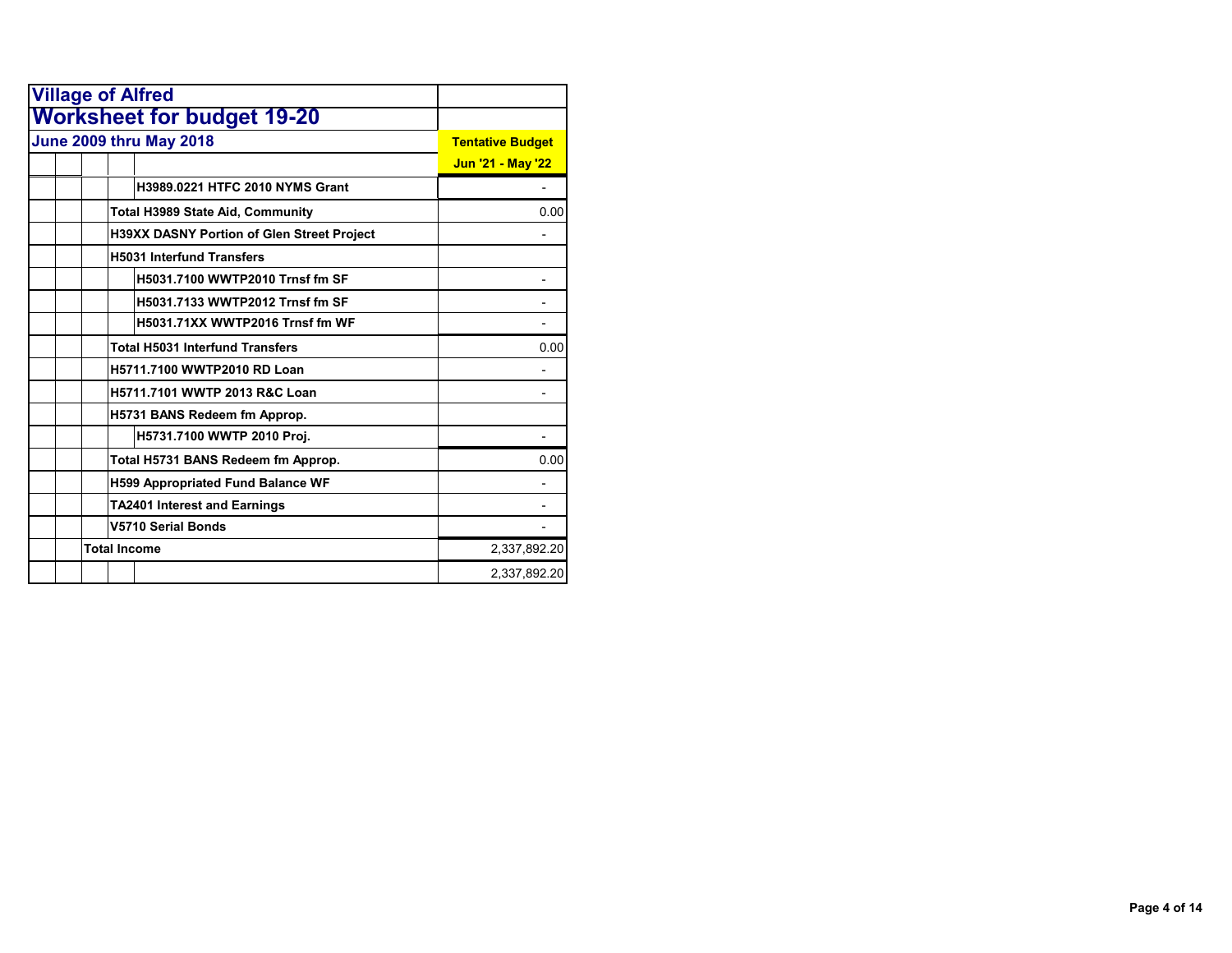| <b>Village of Alfred</b> |                                              |                   |
|--------------------------|----------------------------------------------|-------------------|
|                          | <b>Worksheet for budget 19-20</b>            |                   |
|                          | <b>June 2009 thru May 2018</b>               |                   |
|                          |                                              | Jun '21 - May '22 |
|                          |                                              |                   |
| <b>EXPENSE</b>           |                                              |                   |
|                          | <b>GENERAL FUND</b>                          |                   |
|                          | A10101 - Village Board Salaries              | 9,600.00          |
|                          | <b>A10104 Village Board Expenses</b>         | 1,000.00          |
|                          | <b>A11101 Justice Court Salaries</b>         |                   |
|                          | A11101.1400 Justice Court PT                 | 6,500.00          |
|                          | A11101 Justice Court Salaries - Other        | 12,000.00         |
|                          | <b>Total A11101 Justice Court Salaries</b>   | 18,500.00         |
|                          | <b>A11102 Court Equipment</b>                |                   |
|                          | <b>A11104 Justice Court Expenses</b>         |                   |
|                          | A11104.4100 Court Supplies                   | 1,500.00          |
|                          | A11104.4206 Court Telephone                  | 300.00            |
|                          | A11104.4400 Court Prof. Svcs.                | 1,500.00          |
|                          | A11104.4408 Court Training                   | 200.00            |
|                          | A11104.4410 Court Computer Svc.              | 2,000.00          |
|                          | A11104.4600 Court Maint.                     | 50.00             |
|                          | A11104.4700 Court Misc.                      |                   |
|                          | <b>Total A11104 Justice Court Expenses</b>   | 5,550.00          |
|                          | <b>A11801 Court Acting Justice</b>           | 500.00            |
|                          | A12101 Mayor Salary                          | 3,600.00          |
|                          | <b>A12104 Mayor Expenses</b>                 | 900.00            |
|                          | A13204 Auditing & Accounting                 | 11,000.00         |
|                          | A13251 Clerk-Treasurer Salaries              |                   |
|                          | A13251.1400 Clerk Part-time                  | 23,940.98         |
|                          | A13251 Clerk-Treasurer Salaries - Other      | 15,674.56         |
|                          | <b>Total A13251 Clerk-Treasurer Salaries</b> | 39,615.54         |
|                          | A13254 Clerk-Treasurer Expenses              |                   |
|                          | A13254.4100 Clerk Supplies                   | 1,000.00          |
|                          | A13254.4206 Clerk Telephone                  | 200.00            |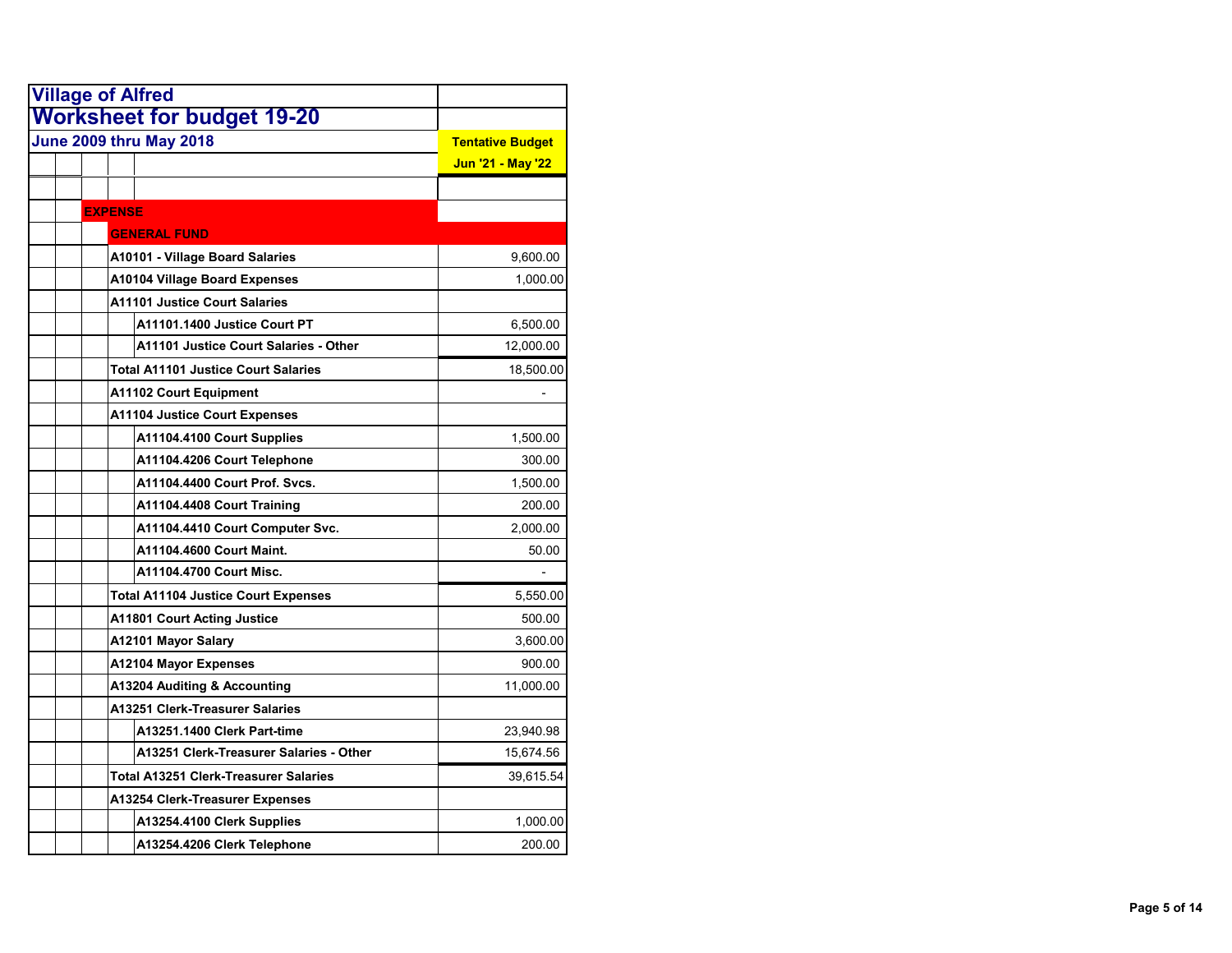| <b>Village of Alfred</b>                |                         |
|-----------------------------------------|-------------------------|
| <b>Worksheet for budget 19-20</b>       |                         |
| <b>June 2009 thru May 2018</b>          | <b>Tentative Budget</b> |
|                                         | Jun '21 - May '22       |
| A13254.4400 Clerk Prof. Svcs.           | 2,000.00                |
| A13254.4408 Clerk Training              | 750.00                  |
| A13254.4410 Cler-Treasurer Comp Srvs    | 2,000.00                |
| A13254.4700 Clerk Misc. Exp.            | 150.00                  |
| A13254 Clerk-Treasurer Expenses - Other |                         |
| Total A13254 Clerk-Treasurer Expenses   | 6,100.00                |
| A13554 Assessment Expenses              | 1,500.00                |
| A13754 Credit Card Fees                 | 0.00                    |
| A14201 Attorney Fees                    | 7,500.00                |
| <b>A14204 Attorney Expenses</b>         | 300.00                  |
| A14501 Elections - Wages                | 450.00                  |
| <b>A14504 Elections Expenses</b>        | 250.00                  |
| A16201 Bldgs. Maint. Wages              |                         |
| A16201.1400 Bldgs. Maint. PT            |                         |
| Total A16201 Bldgs. Maint. Wages        | 0.00                    |
| <b>A16202 Buildings Equipment</b>       | 1,000.00                |
| A16204 Village Hall Expenses            |                         |
| A16204.4100 Vill. Hall Supplies         | 1,500.00                |
| A16204.4205 Village Hall Elect.         | 3,000.00                |
| A16204.4400 Vill. Hall Prof Svc         | 7,000.00                |
| A16204.4600 Village Hall Maint.         | 2,000.00                |
| A16204 Village Hall Expenses - Other    |                         |
| Total A16204 Village Hall Expenses      | 13,500.00               |
| <b>A16504 Central Communications</b>    | 2,000.00                |
| A16702 Central Print/Mail Equip         |                         |
| A16704 Central Print/Mail               | 3,000.00                |
| A16802 Data Processing Equip.           | 500.00                  |
| A16804 Data Processing Expenses         | 3,000.00                |
| A19104 Unallocated Insurance            | 23,000.00               |
| A19204 Municipal Assoc. Dues            | 2,316.00                |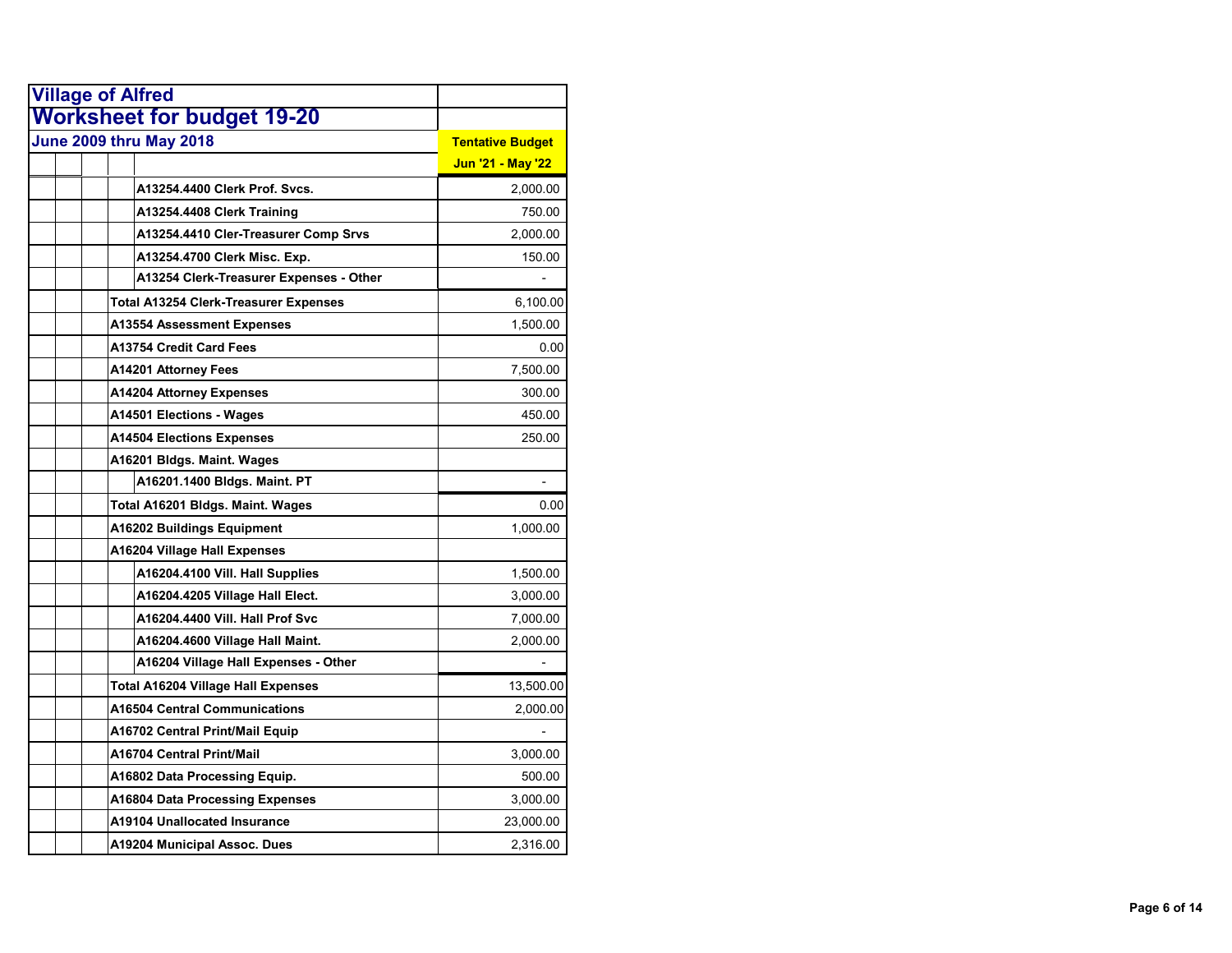| <b>Village of Alfred</b>                |                         |
|-----------------------------------------|-------------------------|
| <b>Worksheet for budget 19-20</b>       |                         |
| June 2009 thru May 2018                 | <b>Tentative Budget</b> |
|                                         | Jun '21 - May '22       |
| <b>A19304 Judgments and Claims</b>      |                         |
| <b>A19724 Payments to Treasurer</b>     |                         |
| A19894 Special Items - Misc.            | 1,000.00                |
| <b>A19904 Contingency Account</b>       | 20,000.00               |
| <b>A31201 Police Salaries</b>           |                         |
| A31201.1100 Police Overtime             | 20,400.00               |
| A31201.1400 Police Part-time            | 51,000.00               |
| A31201 Police Salaries - Other          | 357,000.00              |
| Total A31201 Police Salaries            | 428,400.00              |
| A31202 Police Equipment                 | 5,000.00                |
| <b>A31204 Police Expenses</b>           |                         |
| A31204.4100 Police Supplies             | 5,000.00                |
| A31204.4102 Police Uniforms             | 5,000.00                |
| A31204.4203 Police Gasoline             | 10,000.00               |
| A31204.4206 Police Telephone            | 2,500.00                |
| A31204.4400 Police Prof. Svc.           | 700.00                  |
| A31204.4404 Police Auto Expense         | 5,000.00                |
| A31204.4408 Police Training             | 5,000.00                |
| A31204.4410 Police Computer Svc         | 5,000.00                |
| A31204.4600 Police Maint. Exp.          | 1,000.00                |
| A31204.4700 Police Misc. Exp.           | 1,000.00                |
| <b>Total A31204 Police Expenses</b>     | 40,200.00               |
| A33202 Traffic Control Equip.           | 500.00                  |
| A33204 Traffic Control Expenses         | 2,500.00                |
| <b>A34104 Fire Protection Fees</b>      | 135,000.00              |
| A35104 Dog Control Fees                 |                         |
| A35204 Animal Control Fees              |                         |
| A36201 Safety Inspection Salary         |                         |
| A36201.1400 Safety Inspect. PT          | 1,000.00                |
| A36201 Safety Inspection Salary - Other | 9,616.54                |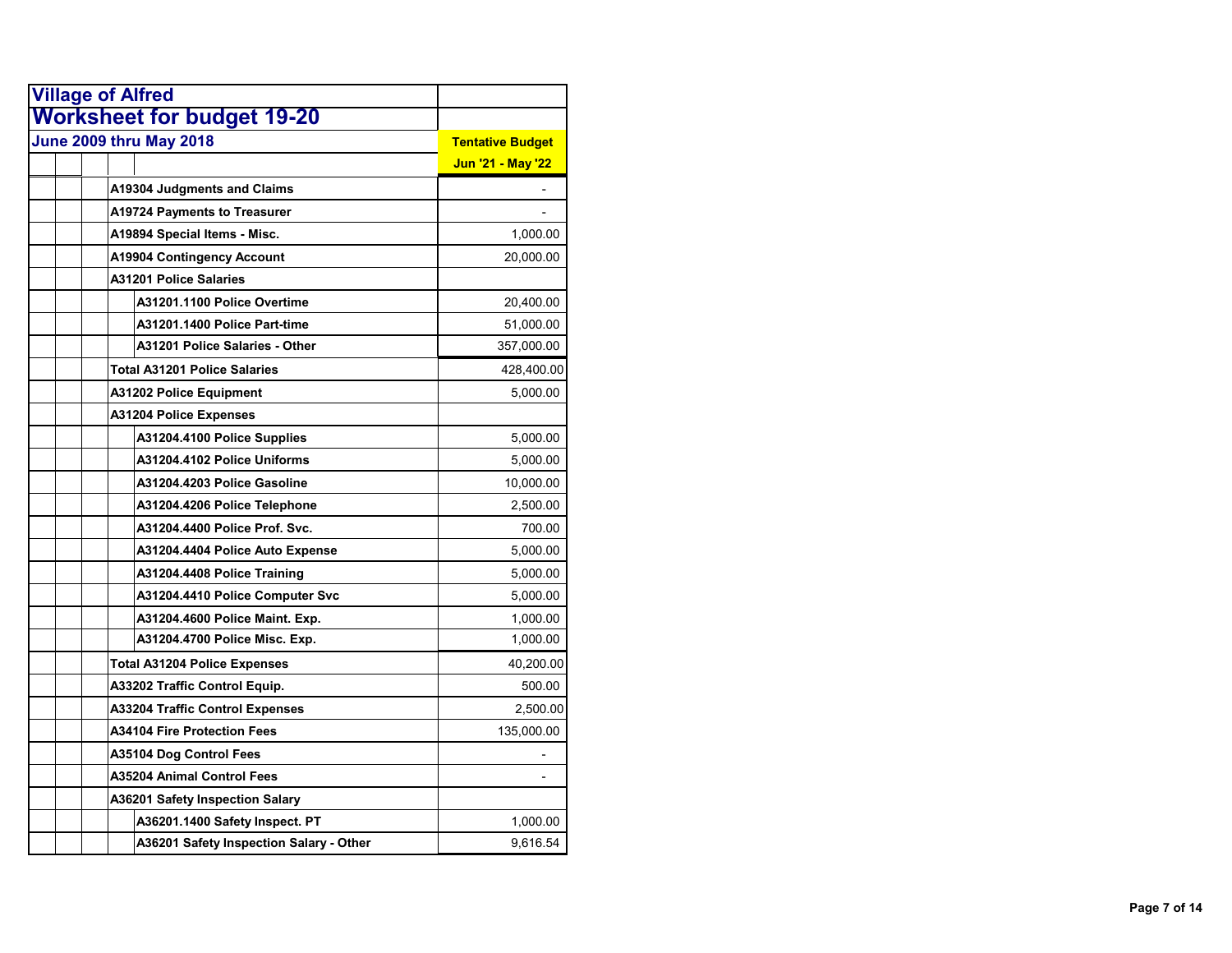|                         | <b>Village of Alfred</b>                     |                         |
|-------------------------|----------------------------------------------|-------------------------|
|                         | <b>Worksheet for budget 19-20</b>            |                         |
| June 2009 thru May 2018 |                                              | <b>Tentative Budget</b> |
|                         |                                              | Jun '21 - May '22       |
|                         | <b>Total A36201 Safety Inspection Salary</b> | 10,616.54               |
|                         | <b>A40204 Vital Statistics Fee</b>           | 100.00                  |
|                         | A45404 Ambulance Fees                        | 3,958.00                |
|                         | A50204.4400 Hwy Engineering Svc              |                         |
|                         | <b>A51101 General Repairs Wages</b>          |                         |
|                         | A51101.1100 Gen. Rprs Overtime               | 3,060.00                |
|                         | A51101.1400 Gen. Rprs Parttime               | 7,803.00                |
|                         | A51101 General Repairs Wages - Other         | 52,020.00               |
|                         | <b>Total A51101 General Repairs Wages</b>    | 62,883.00               |
|                         | A51102 General Repairs Equip.                |                         |
|                         | A51102.2100 Gen. Capital Equip.              | 38,000.00               |
|                         | A51102 General Repairs Equip. - Other        | 3,000.00                |
|                         | Total A51102 General Repairs Equip.          | 41,000.00               |
|                         | <b>A51104 General Repairs Expense</b>        |                         |
|                         | A51104.4100 Gen. Rprs. Supplies              | 10,100.00               |
|                         | A51104.4102 Gen. Rprs. Uniforms              | 3,000.00                |
|                         | A51104.4109 Sand/Salt                        | 11,000.00               |
|                         | A51104.4203 Gen. Rprs. Gasoline              | 8,500.00                |
|                         | A51104.4205 Village Shop Electr              | 1,500.00                |
|                         | A51104.4206 Village Shop Teleph              | 500.00                  |
|                         | A51104.4207 Village Shop Heat                | 2,250.00                |
|                         | A51104.4400 Gen. Rprs Prof. Svc              | 1,000.00                |
|                         | A51104.4404 Gen. Rprs. Auto Exp              | 5,000.00                |
|                         | A51104.4408 Gen. Rprs. Training              | 500.00                  |
|                         | A51104.4410 Gen. Rprs. Computers             | 1,500.00                |
|                         | A51104.4600 Gen. Rprs. Maint.                | 7,500.00                |
|                         | <b>Total A51104 General Repairs Expense</b>  | 52,350.00               |
|                         | A51122 Highway Improvements                  | 39,000.00               |
|                         | A51822 Street Lighting Equip.                | 0.00                    |
|                         | A51824 Street Lighting Expenses              |                         |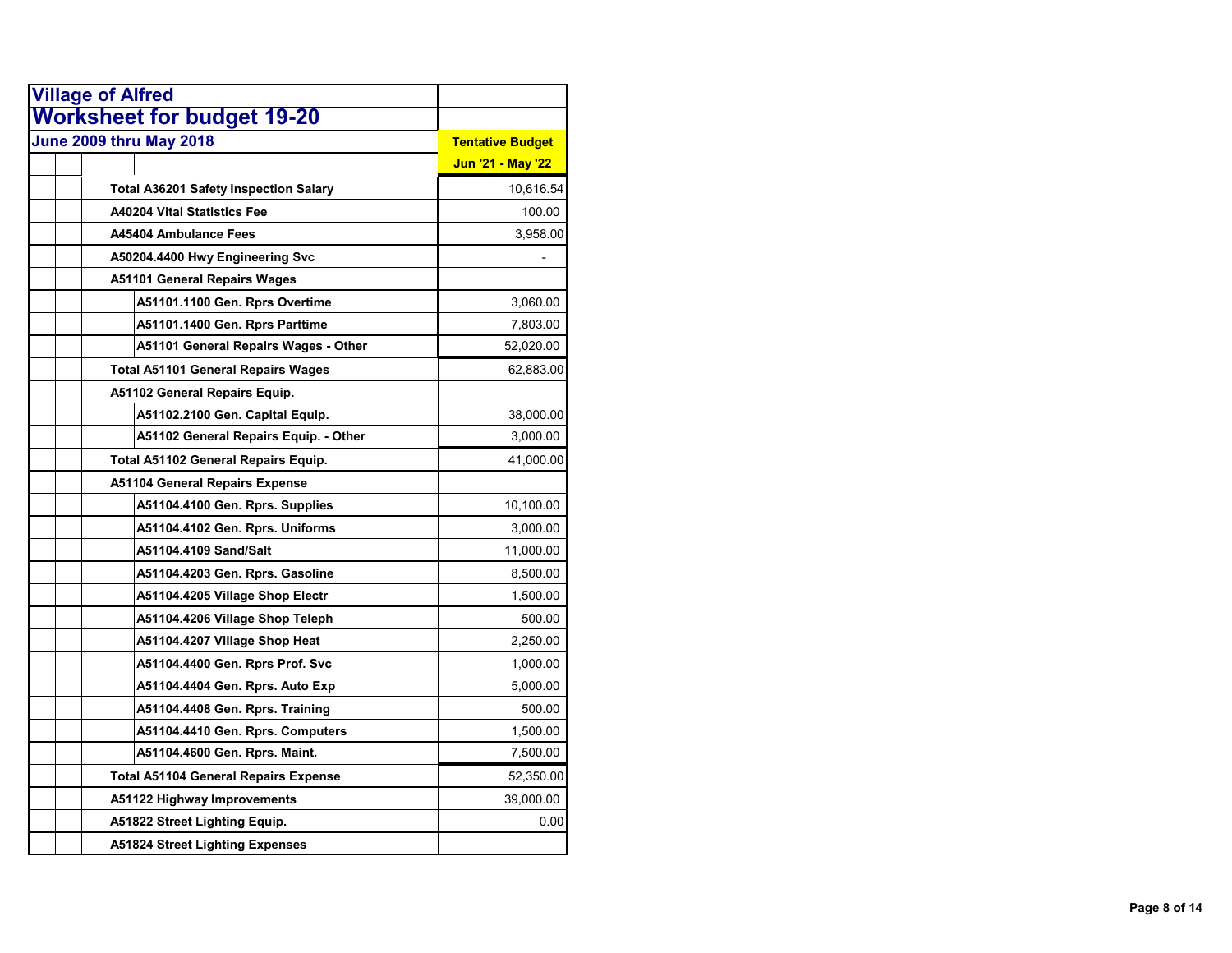| <b>Village of Alfred</b>                     |                         |
|----------------------------------------------|-------------------------|
| <b>Worksheet for budget 19-20</b>            |                         |
| <b>June 2009 thru May 2018</b>               | <b>Tentative Budget</b> |
|                                              | Jun '21 - May '22       |
| A51824.4600 Street Light. Maint              | 1,000.00                |
| A51824 Street Lighting Expenses - Other      | 27,000.00               |
| <b>Total A51824 Street Lighting Expenses</b> | 28,000.00               |
| A54104 Sidewalks                             | 5,000.00                |
| A71404 Playgrounds                           | 1,000.00                |
| <b>A72704 Village Band Concerts</b>          |                         |
| <b>A73104 Youth Programs Expenses</b>        | 6,500.00                |
| <b>A80101 Zoning Salaries</b>                | 9,616.54                |
| <b>A80104 Zoning Expenses</b>                | 1,500.00                |
| <b>A80204 Planning Expenses</b>              |                         |
| A80204.4408 Planning Training                | 800.00                  |
| A80204 Planning Expenses - Other             | 500.00                  |
| <b>Total A80204 Planning Expenses</b>        | 1,300.00                |
| <b>A81402 Storm Sewers Imprvmts</b>          | 2,000.00                |
| A81602 Garbage Equipment                     | 0.00                    |
| A81604 Refuse/Garbage Expense                | 75,219.67               |
| <b>A85104 Beautification</b>                 | 350.00                  |
| A85602 Shade Trees                           | 1,500.00                |
| A90108 State Retirement                      | 17,648.04               |
| A90158 Police Retirement                     | 86,347.26               |
| <b>A90308 Social Security</b>                | 48,375.88               |
| A90408 Workers Comp.                         | 10,000.00               |
| A90608 Medical Insurance                     | 66,300.00               |
| A90898 Employee Benefits (ERIP)              |                         |
| <b>General Fund Expenses Subtotal</b>        | 1,357,846.49            |
| <b>WATER FUND</b>                            |                         |
| <b>FX19104 Unallocated Insurance</b>         | 23,000.00               |
| FX83101 Water Admin, Salaries                |                         |
| FX83101.1400 Water Admin. PT                 | 7,850.91                |
| FX83101 Water Admin, Salaries - Other        | 10,404.00               |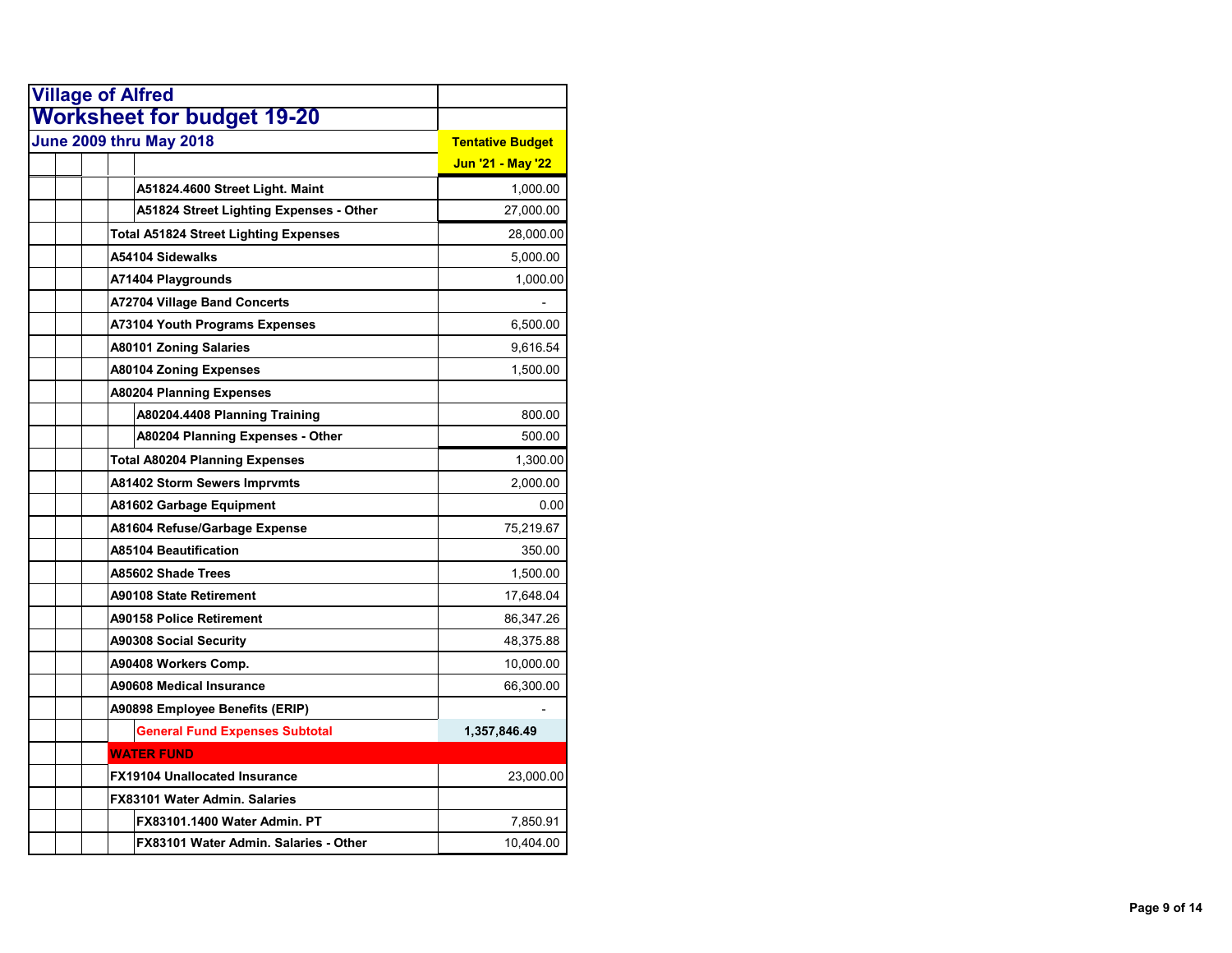| <b>Village of Alfred</b>                   |                         |
|--------------------------------------------|-------------------------|
| <b>Worksheet for budget 19-20</b>          |                         |
| <b>June 2009 thru May 2018</b>             | <b>Tentative Budget</b> |
|                                            | Jun '21 - May '22       |
| Total FX83101 Water Admin, Salaries        | 18,254.91               |
| FX83102 Water Admin. Equipment             | 13,700.00               |
| FX83104 Water Admin. Expenses              |                         |
| FX83104.4100 Water Admin Supply            | 4,900.00                |
| FX83104.4400 Water Admin ProSvc            | 12,000.00               |
| FX83104.4408 Water Admin Train.            | 2,000.00                |
| FX83104.4600 Water Admin Maint.            | 2,500.00                |
| FX83104.4700 Water Admin Misc              | 500.00                  |
| FX83104 Water Admin. Expenses - Other      | 100.00                  |
| <b>Total FX83104 Water Admin. Expenses</b> | 22,000.00               |
| FX83204 Water Source Expenses              |                         |
| FX83204.4205 Water Electric                | 45,000.00               |
| FX83204.4206 Water Telephone               | 3,000.00                |
| FX83204.4207 Water Natural Gas             | 2,500.00                |
| <b>Total FX83204 Water Source Expenses</b> | 50,500.00               |
| <b>FX83304 Water Purification Exp.</b>     |                         |
| FX83304.4100 Water Purif. Spply            | 2,500.00                |
| FX83304.4411 Water Lab Tests               | 9,000.00                |
| Total FX83304 Water Purification Exp.      | 11,500.00               |
| <b>FX83401 Water Distr. Salaries</b>       |                         |
| FX83401.1100 Water Dist. OT                | 18,540.00               |
| FX83401.1400 Water Dist. PT                | 7,725.00                |
| FX83401 Water Distr. Salaries - Other      | 59,740.00               |
| <b>Total FX83401 Water Distr. Salaries</b> | 86,005.00               |
| <b>FX83402 Water Dist. Equipment</b>       |                         |
| FX83402.2100 Water Cap. Outlay             |                         |
| FX83402 Water Dist. Equipment - Other      |                         |
| Total FX83402 Water Dist. Equipment        | 0.00                    |
| FX83404 Water Dist. Expenses               |                         |
| FX83404.4100 Water Dist. Supply            | 4,000.00                |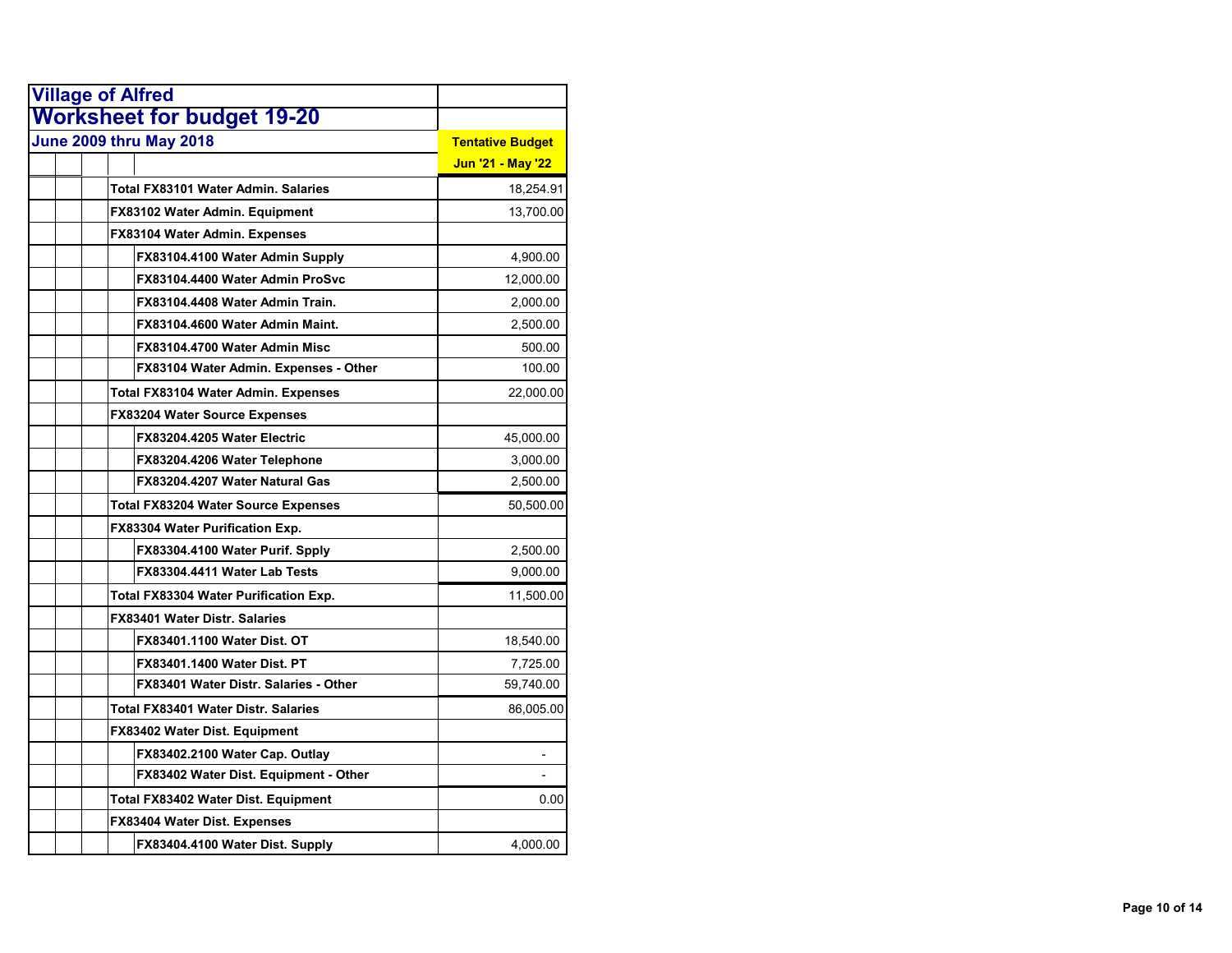| <b>Village of Alfred</b>                 |                         |
|------------------------------------------|-------------------------|
| <b>Worksheet for budget 19-20</b>        |                         |
| <b>June 2009 thru May 2018</b>           | <b>Tentative Budget</b> |
|                                          | Jun '21 - May '22       |
| FX83404.4400 Water Prof. Svcs            | 10,000.00               |
| <b>FX83404.4600 Water Maint.</b>         | 2,500.00                |
| FX83404.4700 Water Misc. Exp.            | 500.00                  |
| Total FX83404 Water Dist. Expenses       | 17,000.00               |
| <b>FX90108 Retirement</b>                | 11,072.63               |
| <b>FX90308 Social Security</b>           | 8,000.00                |
| FX90408 Workers Comp.                    | 3,500.00                |
| <b>FX90608 Medical Insurance</b>         | 18,000.00               |
| <b>FX962 Contingency Account</b>         | 15,000.00               |
| <b>FX99010 Interfund Transfer</b>        | 93,075.00               |
| FX90898 Employee Benefits (ERIP)         |                         |
| <b>Water Fund Expenses Subtotal</b>      | 390,607.54              |
| <b>SEWER FUND</b>                        |                         |
| G19104 Unallocated Insurance             | 23,000.00               |
| G19304 Sewer Judgments/Claims            |                         |
| G81101 Sewer Admin. Salary               |                         |
| G81101.1400 Sewer Admin PT               | 7,850.91                |
| G81101 Sewer Admin. Salary - Other       | 10,404.00               |
| Total G81101 Sewer Admin. Salary         | 18,254.91               |
| G81102 Sewer Admin. Equipment            | 3,000.00                |
| G81104 Sewer Admin Expenses              |                         |
| G81104.4100 Admin. Supply                | 3,000.00                |
| G81104.4400 Admin. Tech Svcs             | 16,500.00               |
| G81104.4408 Admin. Training              | 2,000.00                |
| G81104.4411 Sewer Lab Tests              | 15,000.00               |
| G81104.4600 Sewer Admin Maint.           | 2,000.00                |
| G81104.4700 Sewer Admin. Misc.           | 500.00                  |
| <b>Total G81104 Sewer Admin Expenses</b> | 39,000.00               |
| G81204 WWTP Collect. System Exp          |                         |
| G81301 WWTP Salaries                     |                         |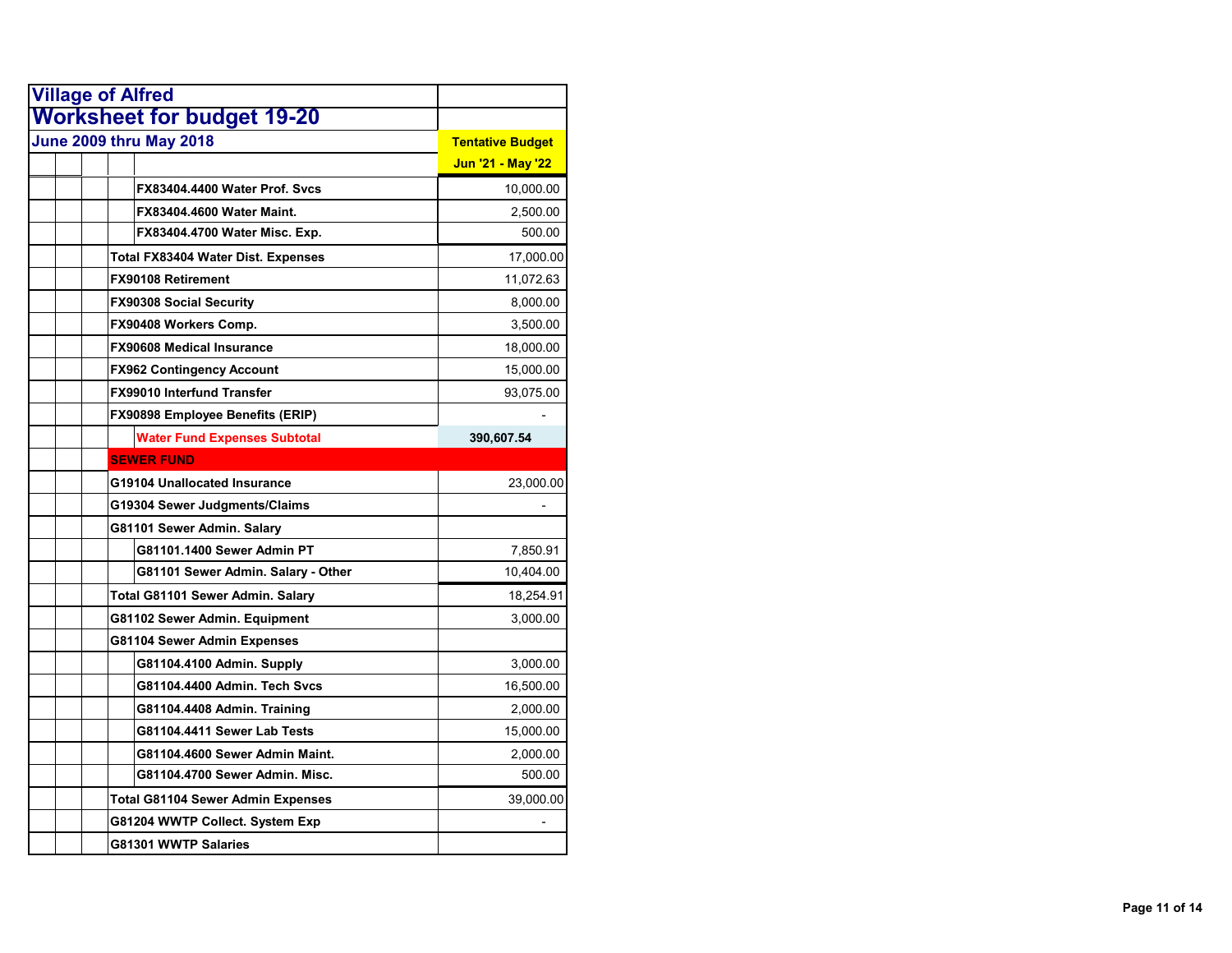| <b>Village of Alfred</b>                     |                         |
|----------------------------------------------|-------------------------|
| <b>Worksheet for budget 19-20</b>            |                         |
| June 2009 thru May 2018                      | <b>Tentative Budget</b> |
|                                              | Jun '21 - May '22       |
| G81301.1100 WWTP Overtime                    | 20,400.00               |
| G81301.1400 WWTP Parttime                    | 6,630.00                |
| G81301 WWTP Salaries - Other                 | 132,130.80              |
| <b>Total G81301 WWTP Salaries</b>            | 159,160.80              |
| G81302 Sewer Treatmt Equipment               |                         |
| G81302.2100 Sewer Capital Equip              | 7,215.00                |
| G81302 Sewer Treatmt Equipment - Other       |                         |
| Total G81302 Sewer Treatmt Equipment         | 7,215.00                |
| G81304 Sewer Treatment Expenses              |                         |
| G81304.4100 Sewer Supplies                   | 13,500.00               |
| G81304.4102 Sewer Uniforms                   | 3,500.00                |
| G81304.4203 Sewer Gasoline                   | 3,000.00                |
| G81304.4205 Sewer Electric                   | 40,000.00               |
| G81304.4206 Sewer Telephone                  | 250.00                  |
| G81304.4207 Sewer Natural Gas                | 5,000.00                |
| G81304.4300 Sewer Alum. Sulfate              | 6,500.00                |
| G81304.4400 Sewer Prof. Sycs                 | 6,000.00                |
| G81304.4404 Sewer Auto Repair                | 1,500.00                |
| G81304.4410 Sewer Computer Svc               | 2,500.00                |
| G81304.4600 Sewer Maint.                     | 20,000.00               |
| G81304.4700 Sewer Misc                       | 2,500.00                |
| G81304.4710 Sewer Sludge                     | 10,000.00               |
| <b>Total G81304 Sewer Treatment Expenses</b> | 114,250.00              |
| G90108 State Retirement                      | 21,559.46               |
| G90308 Social Security                       | 14,000.00               |
| G90408 Workers Comp.                         | 2,500.00                |
| G90608 Medical Insurance                     | 52,000.00               |
| G962 Contingency Account                     | 15,000.00               |
| G97106 Debt Svc on Bond                      | 71,000.00               |
| G97107 Interest on Debt Svc                  | 49,498.00               |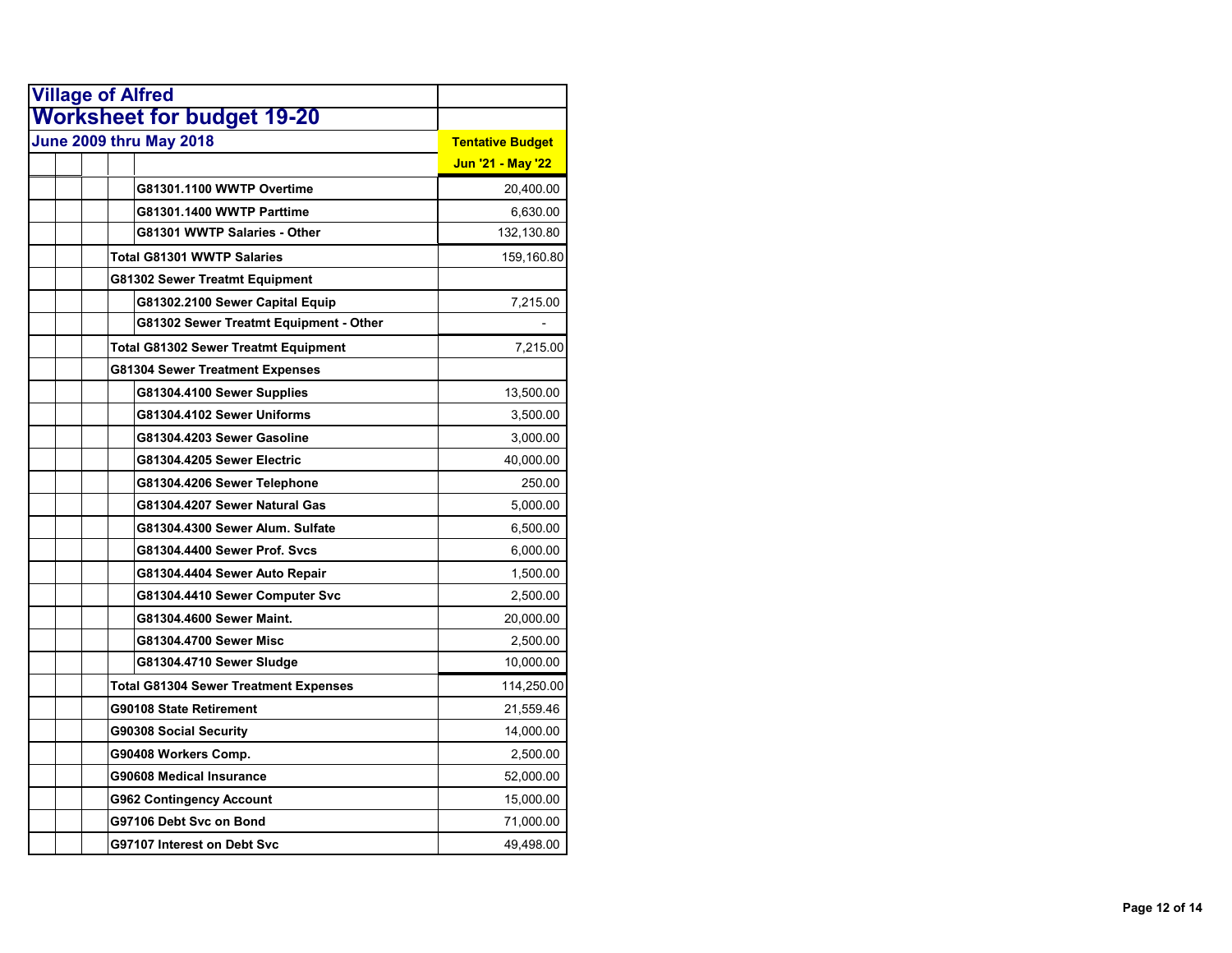| <b>Village of Alfred</b> |                                              |                         |
|--------------------------|----------------------------------------------|-------------------------|
|                          | <b>Worksheet for budget 19-20</b>            |                         |
|                          | June 2009 thru May 2018                      | <b>Tentative Budget</b> |
|                          |                                              | Jun '21 - May '22       |
|                          | G97306 Debt Svc on BAN                       |                         |
|                          | G97307 Interest on Debt Svc BAN              |                         |
|                          | G99019 Transfer to other Funds               |                         |
|                          | <b>Sewer Fund Expenses Subtotal</b>          | 589,438.17              |
|                          | <b>Operating Expenses Total</b>              | 2,337,892.20            |
|                          | <b>CAPITAL PROJECTS</b>                      |                         |
|                          | <b>H81104 Administrative Expenses</b>        |                         |
|                          | H81104.0221 Main St. 2010 Admin              | 0.00                    |
|                          | H81104.4417 Prof Svcs 2012 WWTP              |                         |
|                          | <b>H81104.7101 WWTP2010 Fiscal</b>           |                         |
|                          | H81104.7102 WWTP2010 RD App                  |                         |
|                          | H81104.7103 WWTP2010 Bond Couns              |                         |
|                          | H81104.7121 WWTP2010 Eng.Proj                |                         |
|                          | H81104.7121 WWTP2010 Misc.                   |                         |
|                          | <b>Total H81104 Administrative Expenses</b>  | 0.00                    |
|                          | <b>H81972 Sewer Capital Projects</b>         |                         |
|                          | H81972.7131 WWTP2010 K1                      | 0.00                    |
|                          | <b>H81972.7133 WWTP2012 Construct</b>        |                         |
|                          | <b>H81972 Sewer Capital Projects - Other</b> |                         |
|                          | <b>Total H81972 Sewer Capital Projects</b>   | 0.00                    |
|                          | H83402 Glen Street Water Project             |                         |
|                          | H85104.0221 NYMS 2010 Beautif.               |                         |
|                          | H86682.0221 NYMS 2010 Grant                  | 0.00                    |
|                          | H86864.0221 NYMS 2010 Admin.                 |                         |
| Net Income               | <b>H97107 Interest on Debt Service</b>       | $\blacksquare$          |
|                          | <b>H99010 Interfund Transfer</b>             |                         |
|                          | <b>H99010.0221 Transfer NYMS2010</b>         |                         |
|                          | Total Ex H99010.7121 Transf WWTP2010         |                         |